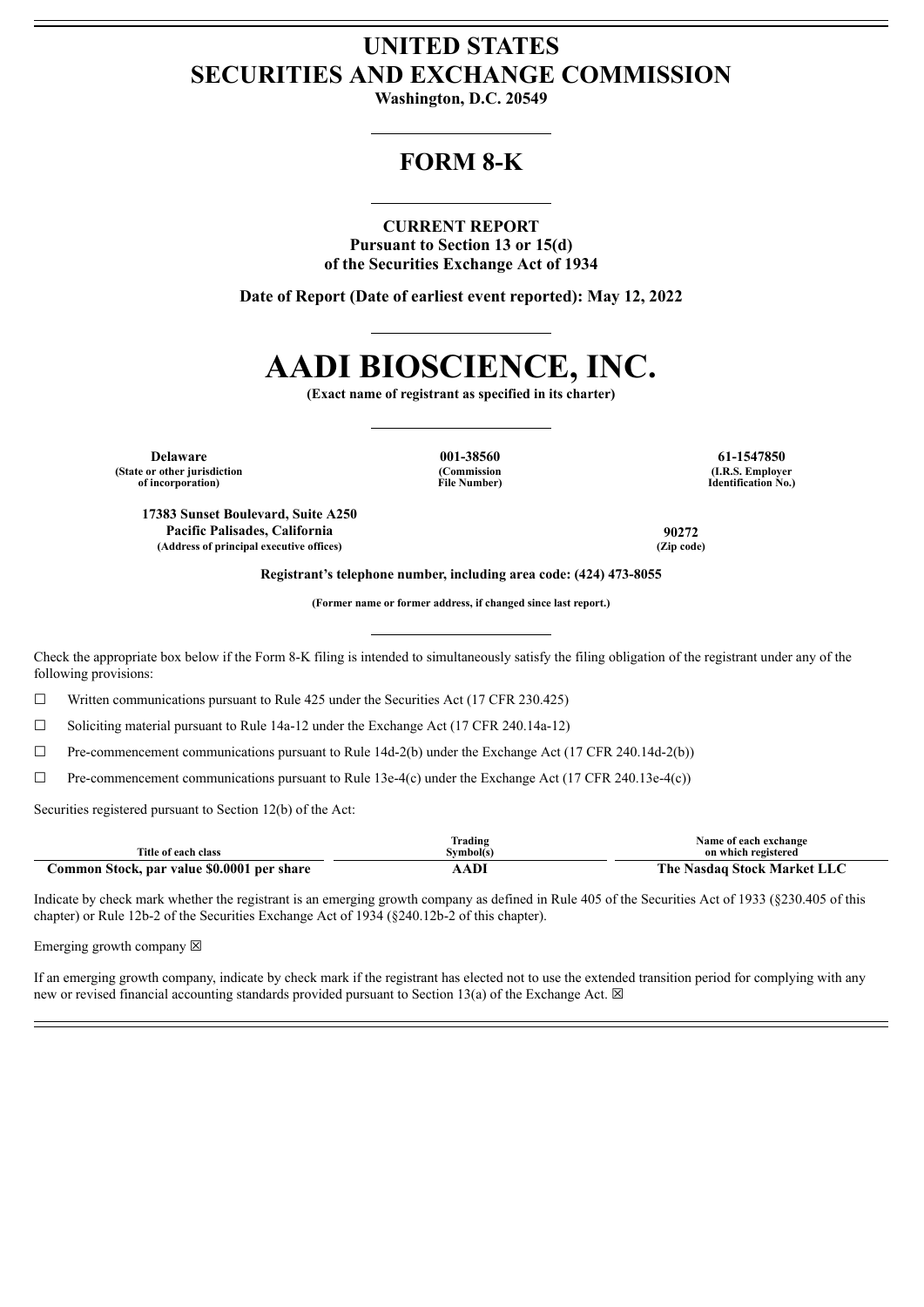#### **Item 2.02. Results of Operations and Financial Condition.**

On May 12, 2022, Aadi Bioscience, Inc. issued a press release announcing its financial results for the fiscal quarter ended March 31, 2022. A copy of the press release is attached hereto as Exhibit 99.1 and is incorporated herein by reference.

All of the information furnished in this Item 2.02 and Item 9.01 (including Exhibit 99.1) shall not be deemed to be "filed" for purposes of Section 18 of the Securities Exchange Act of 1934, as amended (the "**Exchange Act**"), or otherwise subject to the liabilities of that section, nor shall it be deemed incorporated by reference into any filing under the Securities Act of 1933, as amended, or the Exchange Act, except as shall be expressly set forth by specific reference in such a filing.

#### **Item 9.01. Financial Statements and Exhibits.**

*(d) Exhibits*

| Exhibit<br><b>Number</b> | <b>Description</b>                                                          |
|--------------------------|-----------------------------------------------------------------------------|
| 99.1                     | Press Release, dated May 12, 2022                                           |
| 104                      | Cover Page Interactive Data File (embedded within the Inline XBRL document) |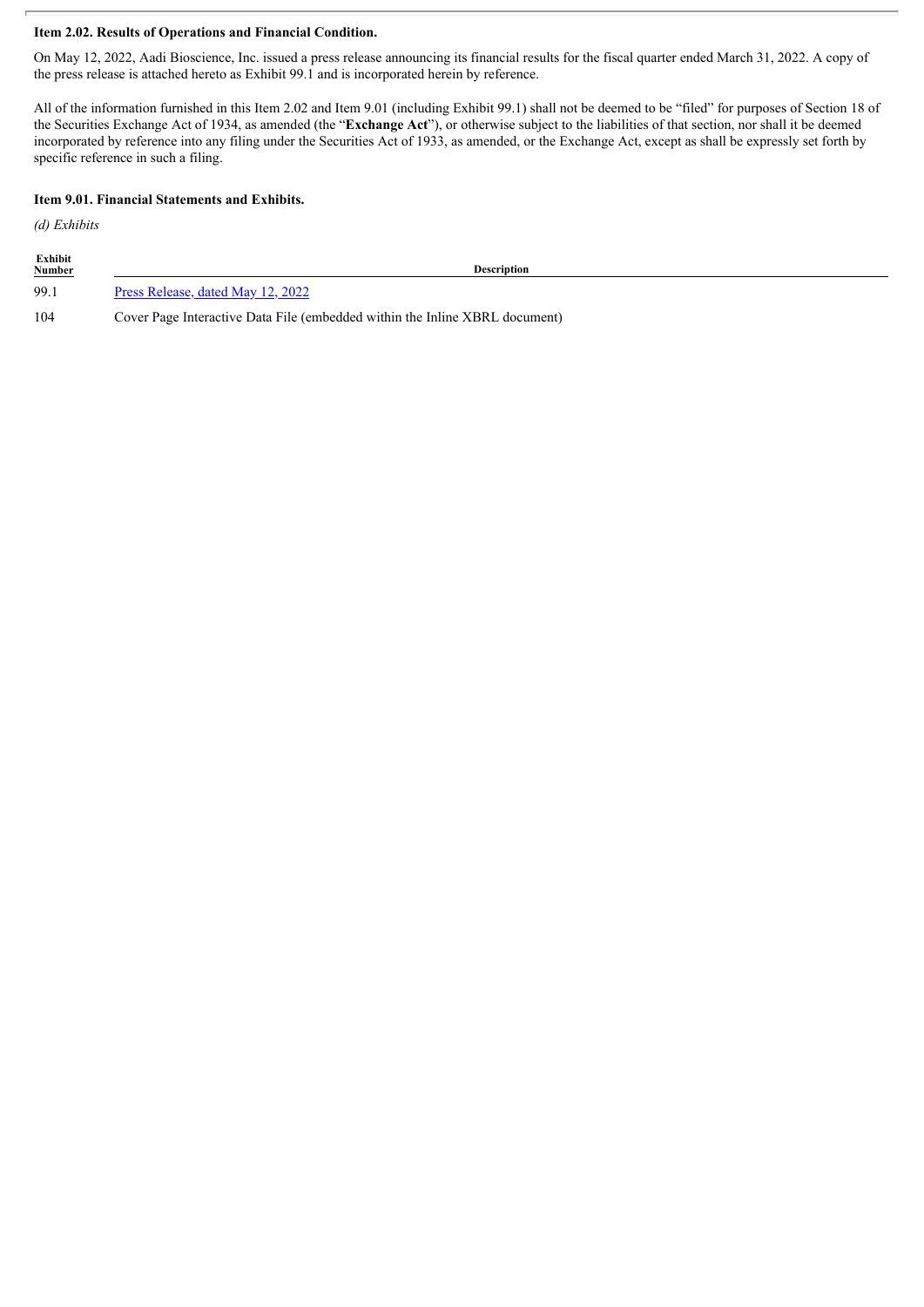# **SIGNATURES**

Pursuant to the requirements of the Securities Exchange Act of 1934, the Registrant has duly caused this report to be signed on its behalf by the undersigned hereunto duly authorized.

Dated: May 12, 2022

/s/ Neil Desai, Ph.D.

Neil Desai, Ph.D. President and Chief Executive Officer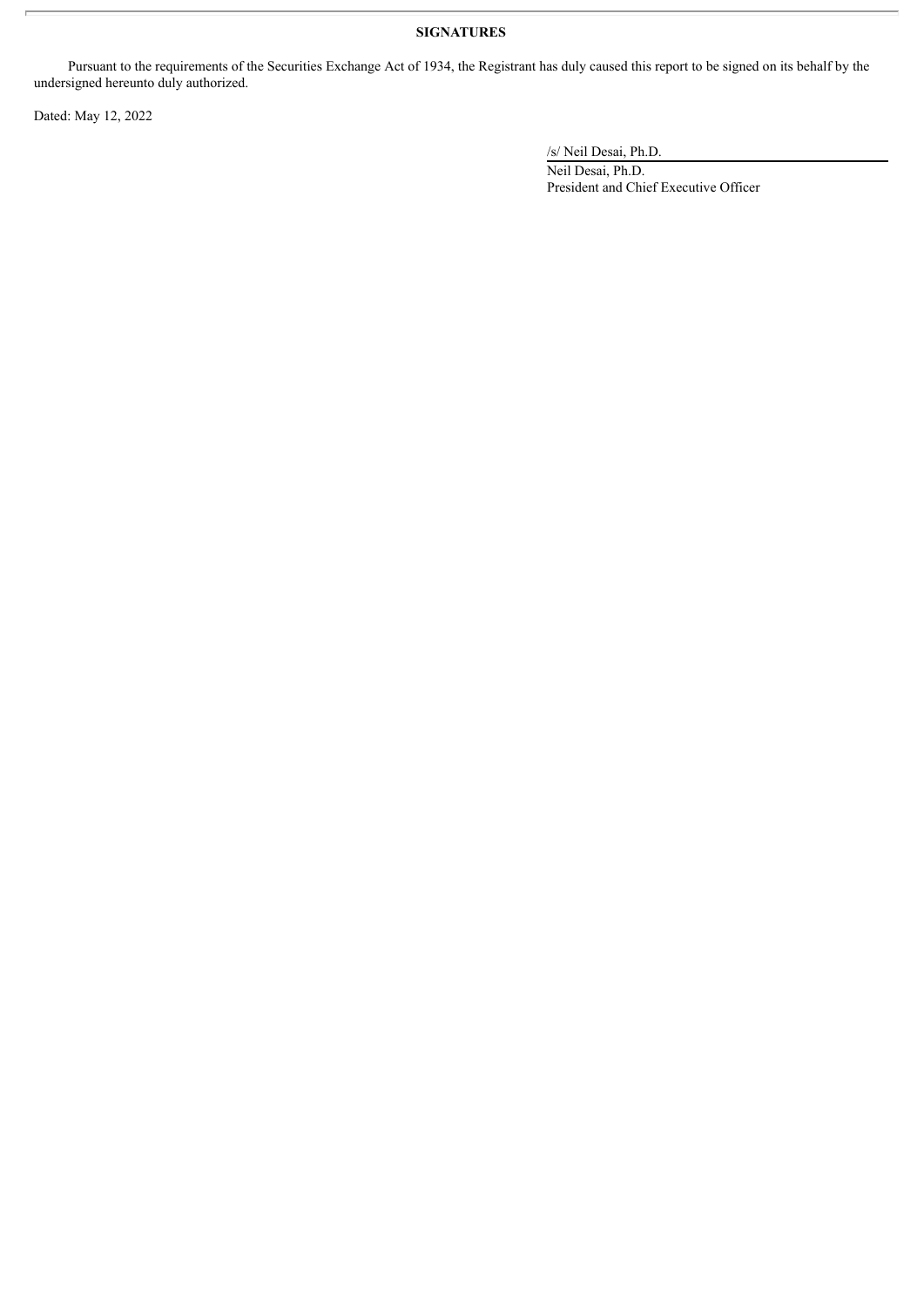<span id="page-3-0"></span>

#### **Aadi Bioscience Reports First Quarter 2022 Financial Results and Provides a Corporate Update**

- *FYARRO net product sales of \$2.3 million in partial first quarter*
- Dosing of patients initiated in PRECISION 1, a Phase 2 tumor-agnostic registration-directed trial evaluating nab-sirolimus in TSC1 or *TSC2 altered solid tumors*

LOS ANGELES, CA, May 12, 2022 – Aadi Bioscience, Inc. (NASDAQ: AADI), a biopharmaceutical company focused on developing and commercializing precision therapies for genetically-defined cancers with alterations in mTOR pathway genes, today announced financial results for the first quarter of 2022 and provided a corporate update.

"We are very pleased and encouraged by the strong demand for FYARRO since its February 22nd launch despite the ultra-rare nature of advanced malignant PEComa," commented Neil Desai, Ph.D., Founder, President and Chief Executive Officer of Aadi. "A number of factors are believed to have contributed to the sales in Q1 including pent up demand since FYARRO's approval on November 22, 2021, transition of expanded access and clinical trial patients to the commercial drug, significant physician awareness and favorable reimbursement," he added.

Dr. Desai continued, "Our clinical team has been focused on advancing *nab*-sirolimus and the first patient was dosed in our PRECISION 1 tumoragnostic registration-directed trial in March. Based on data recently presented at AACR, *TSC1* and *TSC2* genetic alterations within tumors represent one of the larger opportunities within targeted oncology. We have also partnered with large community oncology center networks and next generation sequencing (NGS) providers to identify these patient candidates for our trial, which we believe will augment the pace of enrollment in the PRECISION 1 trial. We anticipate initial clinical data to be available in the first half of next year."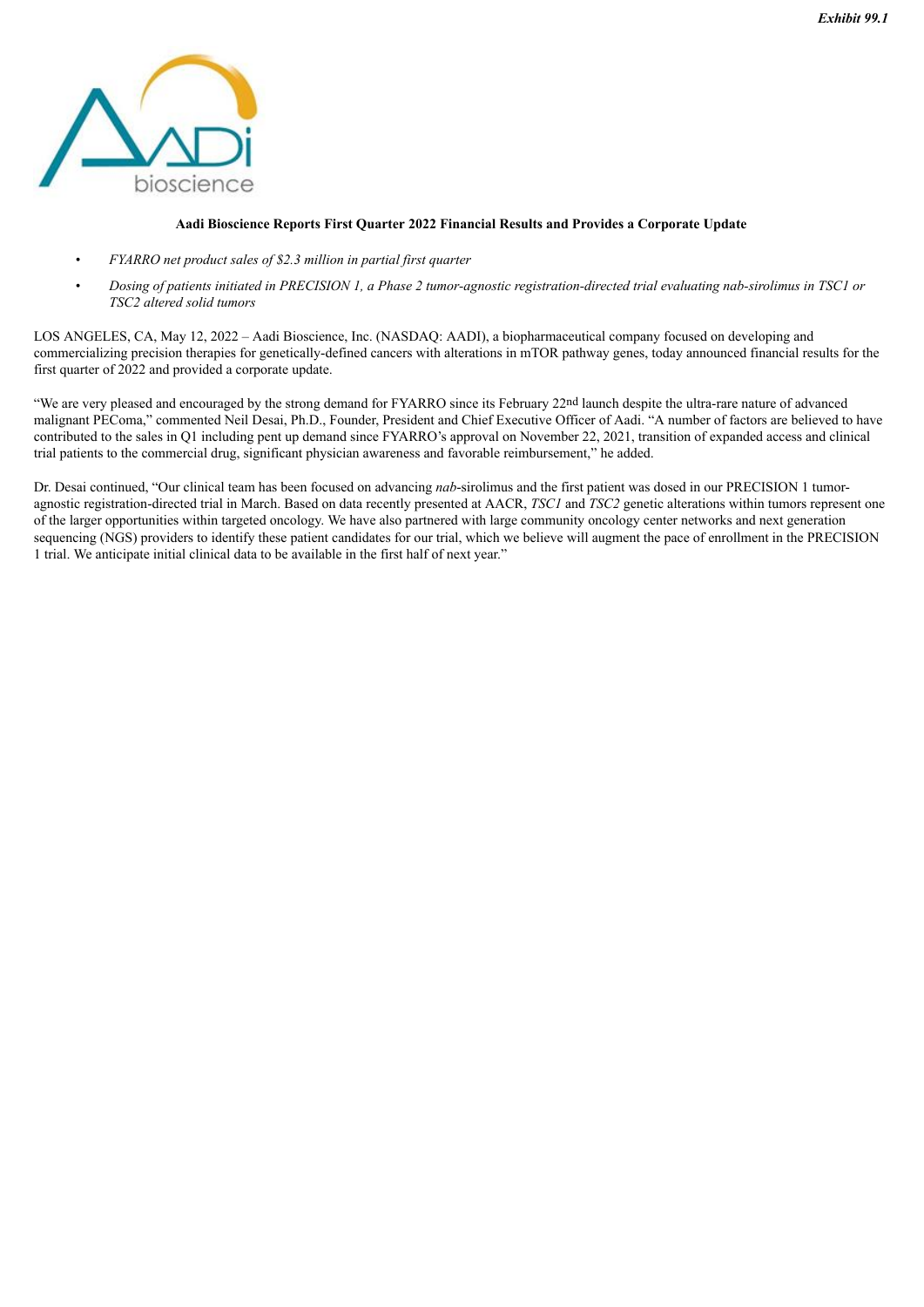#### **Recent and First Quarter 2022 Corporate Highlights**

- In May, Aadi was granted a product-specific permanent J-code (J9331) for FYARRO that will become effective on July 1, 2022. This code is expected to further facilitate reimbursement for the drug.
- Also in May, Aadi announced a partnership with NGS providers and leaders in genomic testing and profiling, including Foundation Medicine, Tempus and others, to assist with identifying patients for its PRECISION 1 trial. Aadi plans to leverage these partnerships and others to expedite patient recruitment and increase physician familiarity with FYARRO.
- Aadi announced a poster presentation at the Annual Meeting of the American Association for Cancer Research (AACR), held April 8-13, 2022 in New Orleans, LA. The project determined the incidence of advanced cancer patients on an annual basis carrying *TSC1* or *TSC2* alterations and characterized approximately 12,000 patients who may carry "definite impact" mutations (frameshift, nonsense, splice-site mutations and deep deletions). These data confirmed Aadi's initial projections on the size of the patient population that could be addressed by a potential *nab*-sirolimus tumor-agnostic therapy. The study also found that *TSC1* alterations were most frequent in bladder, kidney, and lung squamous cell cancers, while *TSC2* alterations were most frequent in hepatobiliary, ovarian cancers, and soft tissue sarcomas.
- In April, Aadi opened an additional office location in Morristown, New Jersey.
- In March, Aadi dosed its first patient in its Phase 2 tumor-agnostic registration-directed trial, PRECISION 1, to evaluate *nab*-sirolimus in adult and adolescent patients 12 years and older with solid tumors harboring pathogenic inactivating alterations in *TSC1* or *TSC2* genes. The trial consists of two separate arms of 60 patients each for *TSC1* or *TSC2* alterations. Initial clinical data from PRECISION 1 are expected in the first half of 2023.
- In February, Aadi announced the launch and commercial availability of FYARRO (sirolimus protein-bound particles for injectable suspension) (albumin-bound) for intravenous use for the treatment of adult patients with locally advanced unresectable or metastatic malignant PEComa.
- Also in February, FYARRO was added to the National Comprehensive Cancer Network® Clinical Practice Guidelines in Oncology (NCCN® Guidelines) as the only preferred treatment regimen for malignant PEComa.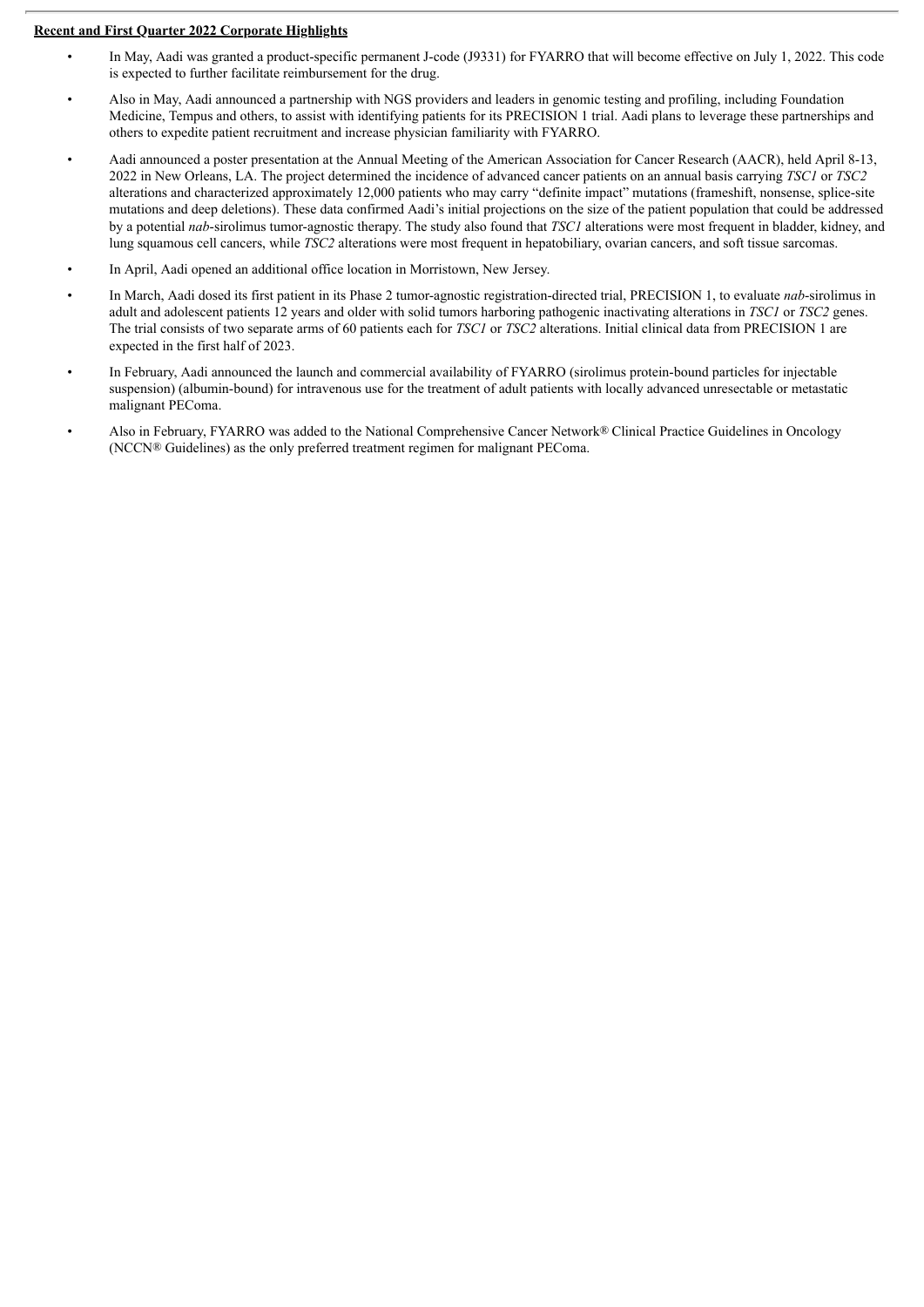#### **First Quarter 2022 Financial Highlights**

As of March 31, 2022, cash and cash equivalents totaled \$129.8 million, compared to \$149.0 million as of December 31, 2021. Based on our current plans, we expect cash and cash equivalents to fund operations into 2024.

For the three months ended March 31, 2022, net product sales were \$2.3 million resulting from the launch of FYARRO in February. This compares to \$0.1 million of grant revenue during the three months ended March 31, 2021. No grant revenue was recognized during the three months ended March 31, 2022.

Operating expenses for the three months ended March 31, 2022 were \$16.1 million compared to \$4.2 million for the same period last year.

Selling, general and administrative expenses for the three months ended March 31, 2022 were \$9.1 million, an \$8.5 million increase over the same period last year. This increase was primarily the result of increased personnel expenses related to the buildout of our commercial operations and infrastructure, as well as increased marketing expenses related to the commercial launch of FYARRO in February 2022.

Research and development expenses for the three months ended March 31, 2022 were \$6.8 million, a \$3.2 million increase over the same period last year. This increase was primarily the result of increased clinical trial expenses and costs related to the buildout of the organization.

Net loss for the three months ended March 31, 2022 was \$13.9 million compared to \$5.5 million for the three months ended March 31, 2021.

#### **About FYARRO™**

FYARRO is an mTOR inhibitor indicated for the treatment of adult patients with locally advanced unresectable or metastatic malignant perivascular epithelioid cell tumor (PEComa).

#### **Important Safety Information**

#### **Contraindication**

FYARRO is contraindicated in patients with a history of severe hypersensitivity to sirolimus, other rapamycin derivatives, or albumin.

#### **Warnings and Precautions**

#### **Stomatitis**

Stomatitis, including mouth ulcers and oral mucositis, occurred in 79% of patients treated with FYARRO, including 18% Grade 3. Stomatitis was most often first reported within 8 weeks of treatment. Based on the severity of the adverse reaction, withhold, resume at reduced dose, or permanently discontinue FYARRO.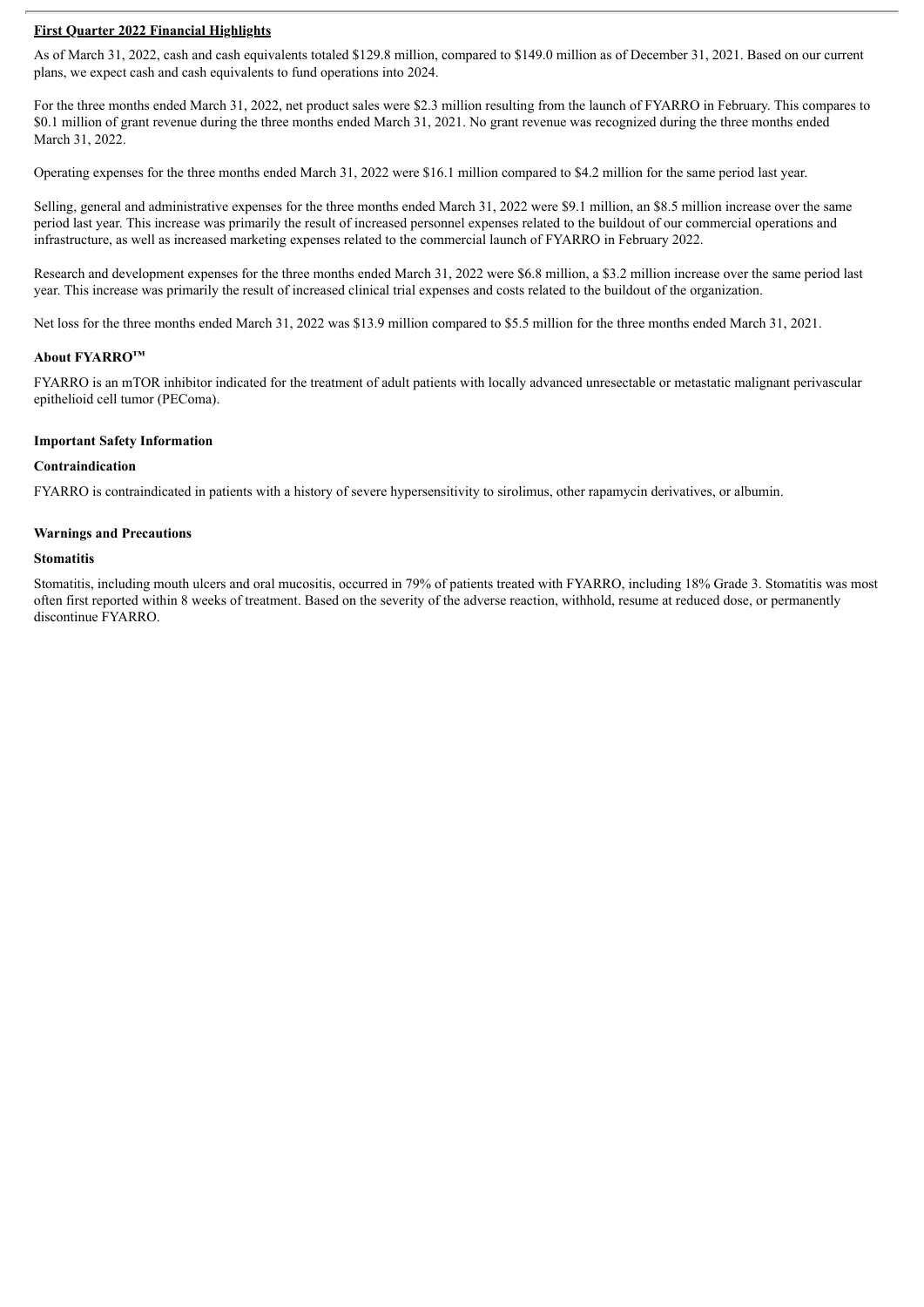#### **Myelosuppression**

FYARRO can cause myelosuppression including anemia, thrombocytopenia and neutropenia. Anemia occurred in 68% of patients; 6% were Grade 3. Thrombocytopenia and neutropenia occurred in 35% of patients each. Obtain blood counts at baseline and every 2 months for the first year of treatment and every 3 months thereafter, or more frequently if clinically indicated. Based on the severity of the adverse reaction, withhold, resume at reduced dose, or permanently discontinue FYARRO.

#### **Infections**

FYARRO can cause infections. Infections such as urinary tract infections (UTI), upper respiratory tract infections and sinusitis occurred in 59% of patients. Grade 3 infections occurred in 12% of patients, including a single case each of a UTI, pneumonia, skin, and abdominal infections. Monitor patients for infections, including opportunistic infections. Based on the severity of the adverse reaction, withhold, resume at reduced dose, or permanently discontinue FYARRO.

#### **Hypokalemia**

FYARRO can cause hypokalemia. Hypokalemia occurred in 44% of patients including 12% Grade 3 events. Monitor potassium levels prior to starting FYARRO and implement potassium supplementation as medically indicated. Based on the severity of the adverse reaction, withhold, resume at reduced dose, or permanently discontinue FYARRO.

#### **Hyperglycemia**

FYARRO can cause hyperglycemia. Hyperglycemia occurred in 12% of patients treated with FYARRO, all of which were Grade 3 events. Monitor fasting serum glucose prior to starting FYARRO. During treatment, monitor serum glucose every 3 months in non-diabetic patients, or as clinically indicated. Monitor serum glucose more frequently in diabetic patients. Based on the severity of the adverse reaction, withhold, resume at reduced dose, or permanently discontinue FYARRO.

#### **Interstitial Lung Disease / Non-Infectious Pneumonitis**

FYARRO can cause interstitial lung disease (ILD) / non-infectious pneumonitis. ILD / non-infectious pneumonitis occurred in 18% of patients treated with FYARRO, of which all were Grades 1 and 2. Based on the severity of the adverse reaction, withhold, reduce the dose, or permanently discontinue FYARRO.

#### **Hemorrhage**

FYARRO can cause serious and sometimes fatal hemorrhage. Hemorrhage occurred in 24% of patients treated with FYARRO, including Grade 3 and Grade 5 events in 2.9% of patients each. Monitor patients for signs and symptoms of hemorrhage. Based on the severity of adverse reaction, withhold, resume at reduced dose, or permanently discontinue FYARRO.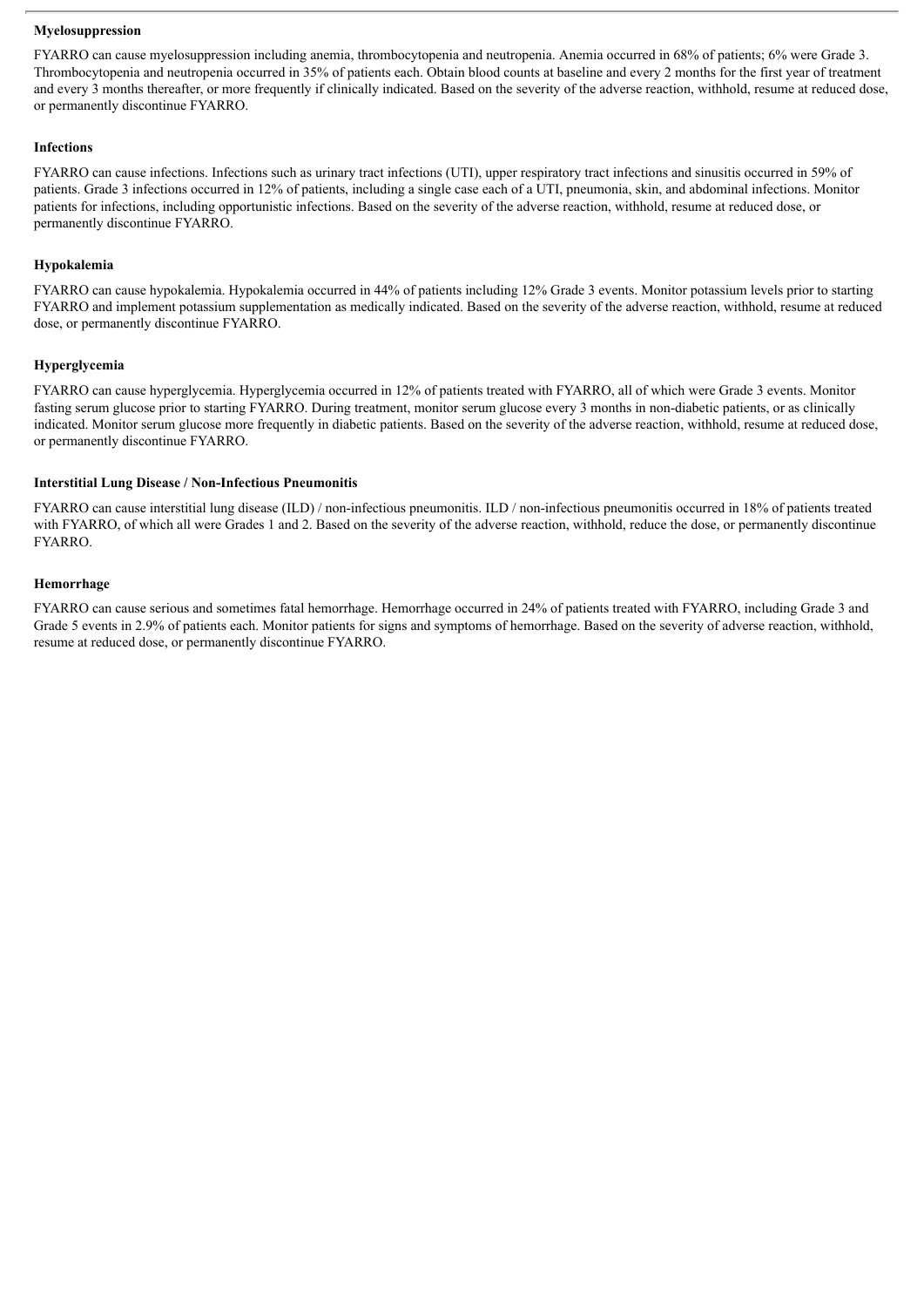#### **Hypersensitivity Reactions**

FYARRO can cause hypersensitivity reactions*.* Hypersensitivity reactions, including anaphylaxis, angioedema, exfoliative dermatitis, and hypersensitivity vasculitis have been observed with administration of the oral formulation of sirolimus. Hypersensitivity reactions including anaphylaxis have been observed with human albumin administration. Monitor patients closely for signs and symptoms of infusion reactions during and following each FYARRO infusion in a setting where cardiopulmonary resuscitation medication and equipment are available. Monitor patients for at least 2 hours after the first infusion and as clinically needed for each subsequent infusion. Reduce the rate, interrupt infusion, or permanently discontinue FYARRO based on severity and institute appropriate medical management as needed.

#### **Embryo-Fetal Toxicity**

Based on animal studies and the mechanism of action, FYARRO can cause fetal harm when administered to a pregnant woman. In animal studies, mTOR inhibitors caused embryo-fetal toxicity when administered during the period of organogenesis at maternal exposures that were equal to or less than human exposures at the recommended lowest starting dose. Advise pregnant women of the potential risk to a fetus. Advise females of reproductive potential to avoid becoming pregnant and to use effective contraception while using FYARRO and for 12 weeks after the last dose.

#### **Male Infertility**

Azoospermia or oligospermia may be observed in patients treated with FYARRO. FYARRO is an anti-proliferative drug and affects rapidly dividing cells such as germ cells.

#### **Immunizations and Risks Associated with Live Vaccines**

No studies in conjunction with immunization have been conducted with FYARRO. Immunization during FYARRO treatment may be ineffective. Update immunizations according to immunization guidelines prior to initiating FYARRO, if possible. Immunization with live vaccines is not recommended during treatment and avoid close contact with those who have received live vaccines while on FYARRO. The interval between live vaccinations and initiation of FYARRO should be in accordance with current vaccination guidelines for patients on immunosuppressive therapies.

#### **Risk of Transmission of Infectious Agents with Human Albumin**

FYARRO contains human albumin, a derivative of human blood. Human albumin carries only a remote risk of transmission of viral diseases because of effective donor screening and product manufacturing processes. A theoretical risk for transmission of Creutzfeldt-Jakob Disease (CJD) also is considered extremely remote. No cases of transmission of viral diseases or CJD have ever been associated with albumin.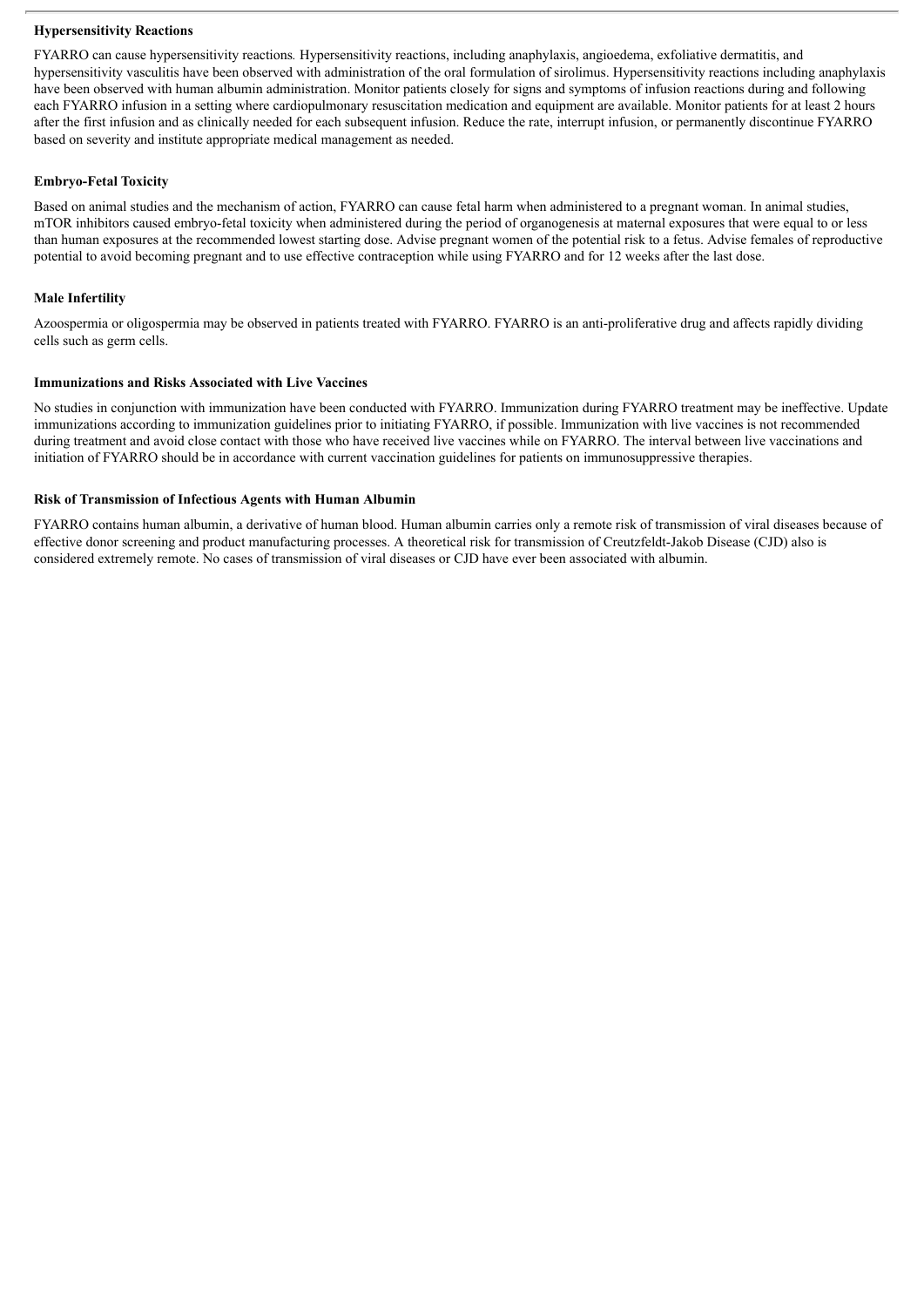#### **Adverse Reactions**

# **Adverse Reactions in PEComa**

The most common adverse reactions (≥30%) were stomatitis in 27 (79%) patients; fatigue and rash in 23 (68%) patients each; infection in 20 (59%) patients; nausea and edema in 17 (50%) patients each; diarrhea, musculoskeletal pain and decreased weight in 16 (47%) patients each; decreased appetite in 15 (44%) patients; cough in 12 (35%) patients; and vomiting and dysgeusia in 11 (32%) patients each.

# **Laboratory Abnormalities in PEComa**

The most common Grade 3 to 4 laboratory abnormalities ( $\geq 6\%$ ) were decreased lymphocytes in 7 (21%) patients; increased glucose and decreased potassium in 4 (12%) patients each; decreased phosphate in 3 (9%) patients; and decreased hemoglobin and increased lipase in 2 (6%) patients each.

# **Dosage interruptions**

Dose interruptions of FYARRO due to an adverse reaction occurred in 22 (65%) patients. Adverse reactions which required dosage interruption in >5% of patients included stomatitis in 6 (18%) patients, pneumonitis in 5 (15%) patients, anemia in 3 (9%) patients, and dehydration, dermatitis acneiform, and thrombocytopenia in 2 (6%) patients each.

# **Dose reduction**

Dose reductions of FYARRO due to an adverse reaction occurred in 12 (35%) patients. Adverse reactions which required dose reductions in  $> 5\%$  of patients included stomatitis and pneumonitis in 3 (9%) patients each.

# **Drug Interactions**

Reduce the dosage of FYARRO to 56 mg/m2 when used concomitantly with a moderate or weak cytochrome P-450 3A4 (CYP3A4) inhibitor. Avoid concomitant use with drugs that are strong CYP3A4 and/or P-glycoprotein (P-gp) inhibitors and inducers and with grapefruit and grapefruit juice.

# **Use in Specific Populations**

# **Pregnancy**

Based on the mechanism of action and findings in animals, FYARRO can cause fetal harm when administered to a pregnant woman. Advise females of the potential risk to a fetus and to avoid becoming pregnant while receiving FYARRO.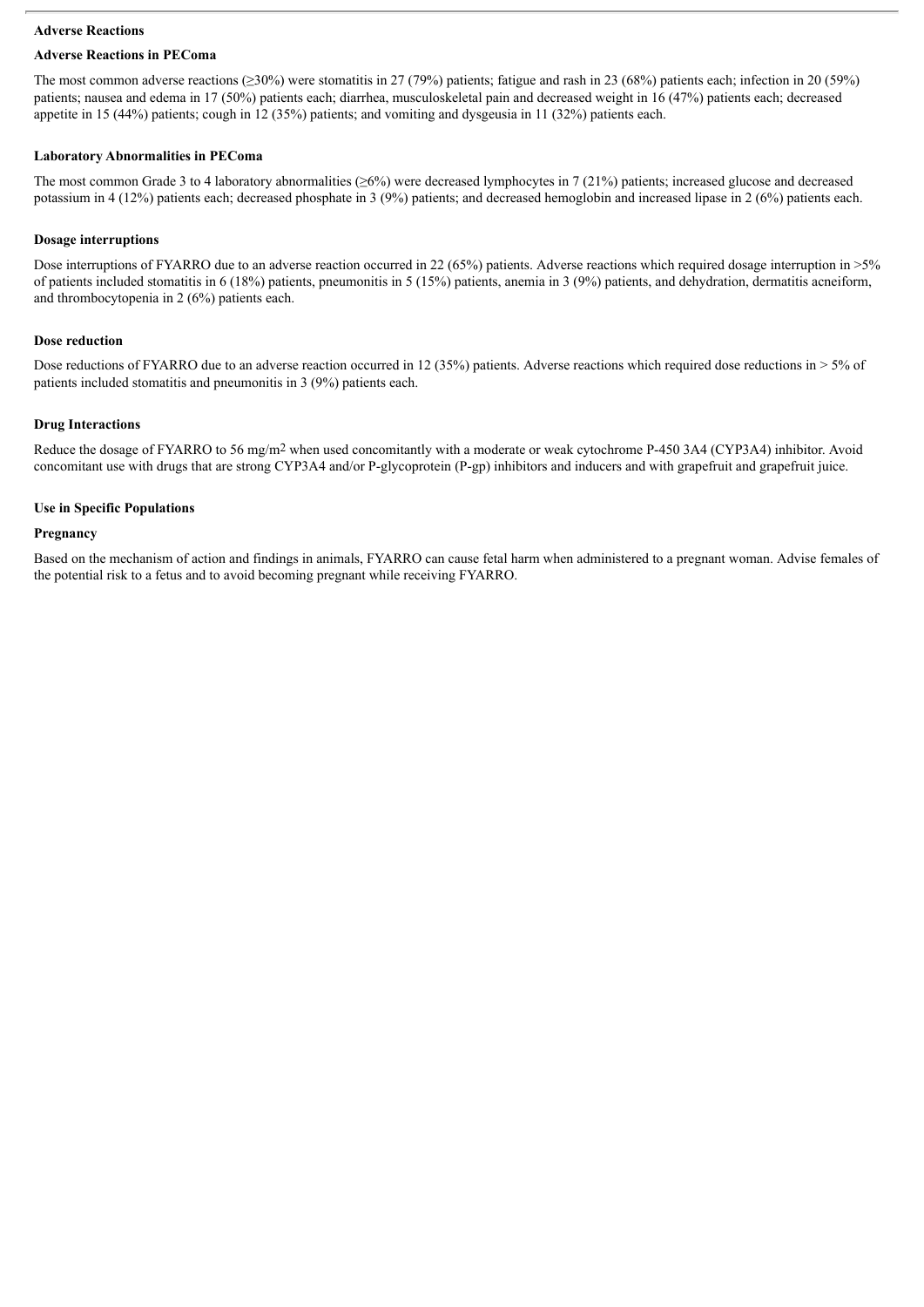#### **Lactation**

Sirolimus is present in the milk of lactating rats. There is potential for serious adverse effects from sirolimus in breastfed infants based on mechanism of action. Because of the potential for serious adverse reactions in breastfed infants from FYARRO, advise women not to breastfeed during treatment with FYARRO and for 2 weeks after the last dose.

#### **Females and Males of Reproductive Potential**

FYARRO can cause fetal harm when administered to a pregnant woman. Verify the pregnancy status of females of reproductive potential prior to starting treatment with FYARRO. Advise females of reproductive potential to use effective contraception and avoid becoming pregnant during treatment with and for at least twelve weeks after the last dose of FYARRO. Advise males with female partners of reproductive potential to use effective contraception and avoid fathering a child during treatment with FYARRO and for at least twelve weeks after the last dose of FYARRO. Although there are no data on the impact of FYARRO on fertility, based on available clinical findings with oral formulation of sirolimus and findings in animals, male and female fertility may be compromised by the treatment with FYARRO.

#### **Pediatric**

The safety and effectiveness of FYARRO in pediatric patients have not been established.

# **Geriatric Use**

Of the 34 patients treated with FYARRO, 44% were 65 years of age and older, and 6% were 75 years of age and older. Clinical studies of FYARRO did not include sufficient numbers of patients aged 65 and over to determine whether they respond differently from younger patients.

#### **Hepatic Impairment**

FYARRO is not recommended for use in patients with severe hepatic impairment. Reduce FYARRO dosage in patients with mild or moderate hepatic impairment.

Full prescribing information can be found here.

## **About Malignant PEComa**

Advanced malignant PEComa, defined by the World Health Organization as 'mesenchymal tumors composed of distinctive cells that show a focal association with blood-vessel walls and usually express both melanocytic and smooth muscle markers,' are a rare subset of soft-tissue sarcomas, with an undefined cell of origin. While there is no formal epidemiology for malignant PEComa, it is estimated that there are about 100-300 new patients per year in the United States. Malignant PEComas may arise in almost any body site (typically the uterus, retroperitoneum, lung, kidney, liver,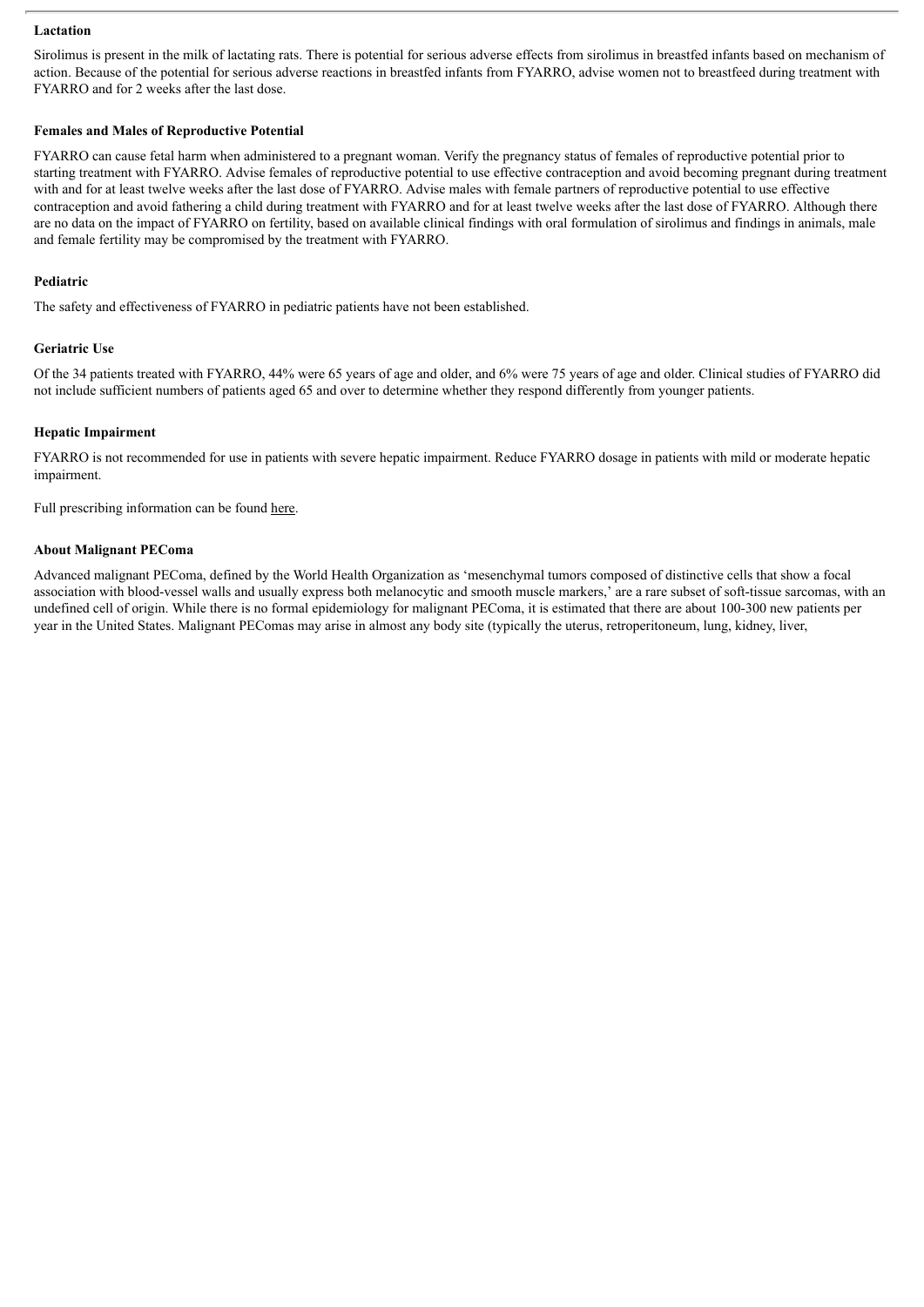genitourinary, and gastrointestinal tract with a female predominance) and can have an aggressive clinical course including distant metastases and ultimately death. The estimated prognosis based on retrospective reports is 12-16 months. Cytotoxic chemotherapies typically used for sarcoma show minimal benefit. Malignant PEComas have been shown to frequently harbor mutations in the TSC1 and/or TSC2 genes that result in the activation of mTOR pathway making it a rational therapeutic target for this disease.

#### **About the PRECISION 1 Trial**

The PRECISION 1 trial is a multi-center, open-label, tumor-agnostic pivotal study, of *nab*-sirolimus designed as a basket trial that will evaluate approximately 120 adult and adolescent patients with solid tumors harboring pathogenic inactivating alterations in *TSC1* or *TSC2* genes. The trial will have two independent arms of 60 patients each to separately evaluate patients with either *TSC1* or *TSC2* inactivating alterations. Aadi has received Fast Track designation to evaluate *nab*-sirolimus in this indication from the FDA. The first patient in the PRECISION 1 trial was dosed in March 2022.

#### **About the National Comprehensive Cancer Network® (NCCN)**

The NCCN is a not-for-profit alliance of 27 leading U.S. cancer centers devoted to patient care, research and education, is dedicated to improving the quality, effectiveness and efficiency of cancer care. The intent of the NCCN Guidelines is to assist in the decision-making process of individuals involved in cancer care – including physicians, nurses, pharmacists, payers, patients and their families – with the ultimate goal of improving patient care and outcomes. For more information about the National Comprehensive Cancer Network go to: https://www.nccn.org/home/about

#### **About Aadi Bioscience**

Aadi is a biopharmaceutical company focused on precision therapies for genetically-defined cancers. Aadi's primary goal is to bring transformational therapies to cancer patients with mTOR pathway driver alterations where other mTOR inhibitors have not or cannot be effectively exploited due to problems of pharmacology, effective drug delivery, safety, or effective targeting to the disease site. In November 2021, Aadi received FDA approval for FYARRO™ for the treatment of adult patients with locally advanced unresectable or metastatic malignant perivascular epithelioid cell tumor (PEComa), and in February 2022 Aadi announced the commercial launch of FYARRO in this indication.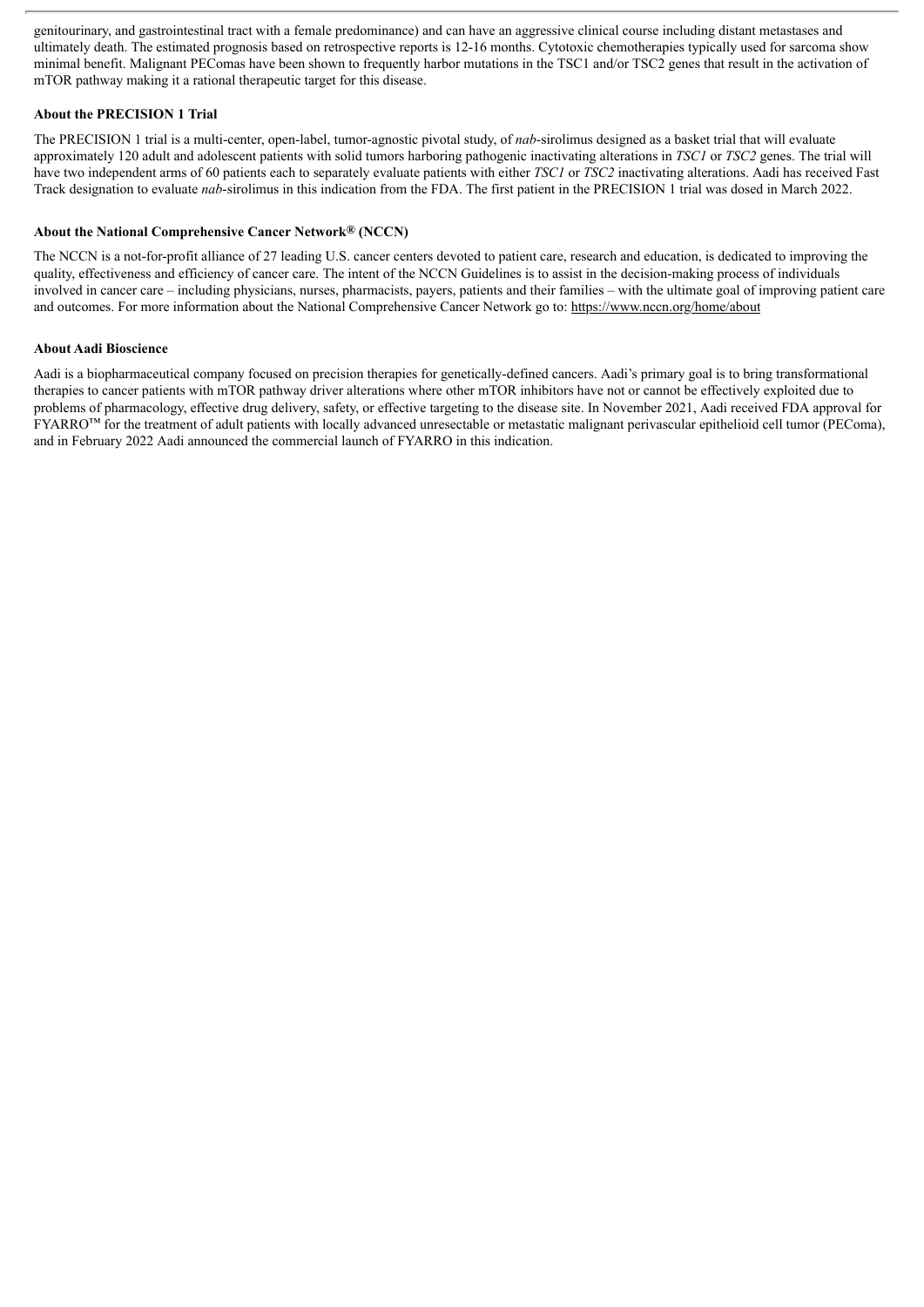Based on data from Aadi's Phase 2 registrational study (the Advanced Malignant PEComa Trial or "AMPECT") with FYARRO, and, following discussions with the FDA about other emerging data with FYARRO, Aadi has initiated PRECISION 1, a Phase 2 tumor-agnostic registration-directed trial in mTOR inhibitor-naïve solid tumors harboring *TSC1* or *TSC2* inactivating alterations. More information on Aadi's development pipeline is available on the Aadi website at **www.aadibio.com.**

#### **Forward-Looking Statements**

Aadi cautions you that certain statements included in this press release that are not a description of historical facts are forward-looking statements. These statements are based on Aadi's current beliefs and expectations. Forward-looking statements include statements regarding: our plans and potential for success relating to commercializing FYARRO; the expectations regarding the beneficial characteristics, safety, efficacy and therapeutic effects of FYARRO; our plans related to further development and manufacturing of FYARRO; the pricing and reimbursement of FYARRO; the rate and degree of market acceptance of FYARRO; anticipated reception of FYARRO in the physician community; the timing of additional clinical trials, including the registration-directed trial in patients harboring *TSC1* or *TSC2* inactivating alterations, the timing of likelihood of regulatory filings and approvals of FYARRO, including in potential additional indications and potential filings in additional jurisdictions; and the sufficiency of our existing capital resources and the expected timeframe to fund our future operating expenses and capital expenditure requirements. Actual results could differ materially from those anticipated in such forward-looking statements as a result of these risks and uncertainties, which include, without limitation: risks related to Aadi's ability to successfully commercialize FYARRO; risks related to reimbursement and pricing of FYARRO; uncertainties associated with the clinical development and regulatory approval of FYARRO in additional indications, including potential delays in the commencement, enrollment and completion of clinical trials for additional indications; the risk that unforeseen adverse reactions or side effects may occur in the course of commercializing, developing and testing FYARRO; risks associated with the failure to realize any value from FYARRO in light of inherent risks and difficulties involved in successfully bringing product candidates to market; risks related to Aadi's estimates regarding future expenses, capital requirements and need for additional financing; and risks related to the impact of the COVID-19 pandemic on Aadi's operations, the biotechnology industry and the economy generally.

Additional risks and uncertainties that could cause actual outcomes and results to differ materially from those contemplated by the forward-looking statements are included under the caption "Risk Factors" in Aadi's Form 10-Q filed on May 12, 2022, and elsewhere in Aadi's reports and other documents that Aadi has filed, or will file, with the SEC from time to time and available at www.sec.gov.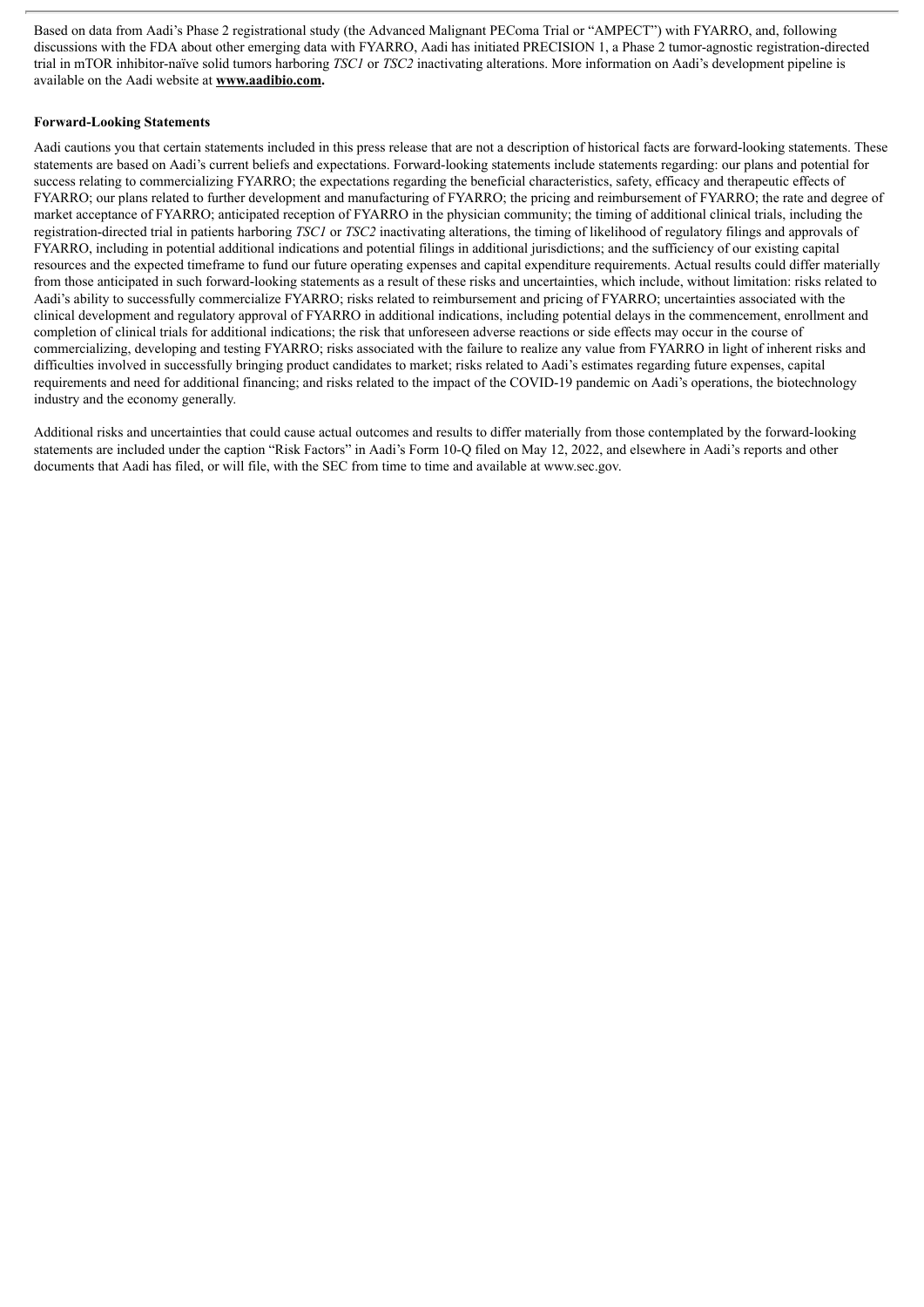All forward-looking statements in this press release are current only as of the date hereof and, except as required by applicable law, Aadi undertakes no obligation to revise or update any forward-looking statement, or to make any other forward-looking statements, whether as a result of new information, future events or otherwise. All forward-looking statements are qualified in their entirety by this cautionary statement. This caution is made under the safe harbor provisions of the Private Securities Litigation Reform Act of 1995.

#### **Contacts:**

#### **Investors**

Irina Koffler LifeSci Advisors LLC ikoffler@lifesciadvisors.com

#### **Media:**

Darren Opland, Ph.D. LifeSci Communications darren@lifescicomms.com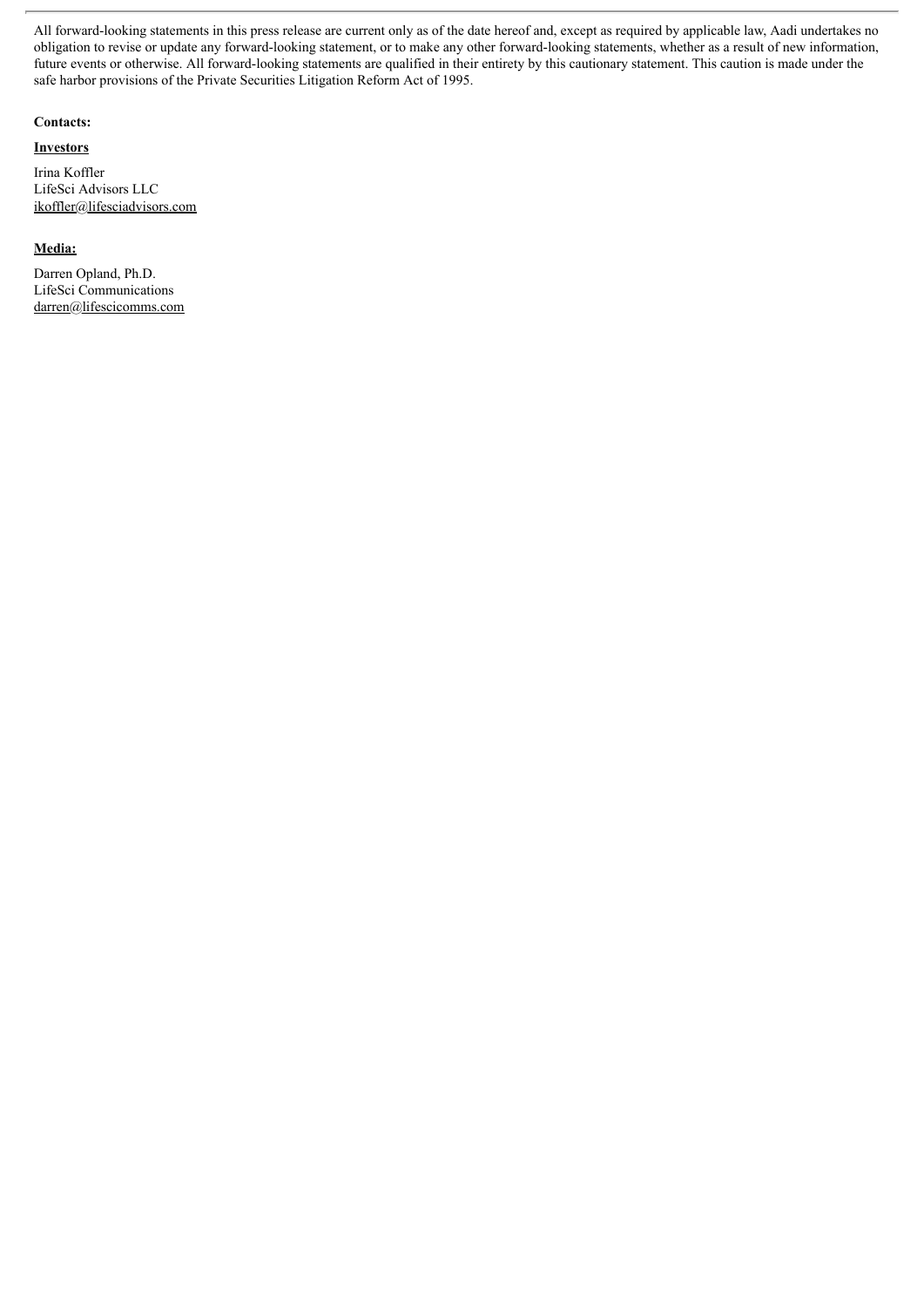#### **AADI BIOSCIENCE, INC. CONDENSED CONSOLIDATED BALANCE SHEETS (In thousands) (Unaudited)**

|                                                     | March 31,<br>2022 |                         |
|-----------------------------------------------------|-------------------|-------------------------|
| <b>Assets</b>                                       |                   |                         |
| <b>Current assets:</b>                              |                   |                         |
| Cash and cash equivalents                           | \$129,849         | 148,989<br>$\mathbb{S}$ |
| Accounts receivable                                 | 2,708             |                         |
| Inventory                                           | 202               |                         |
| Prepaid expenses and other current assets           | 2,861             | 2,283                   |
| Total current assets                                | 135,620           | 151,272                 |
| Property and equipment, net                         | 101               | 57                      |
| Operating lease right-of-use asset                  | 518               | 557                     |
| Intangible asset, net                               | 3,743             | 3,811                   |
| Other assets                                        | 2,337             | 2,213                   |
| <b>Total assets</b>                                 | \$142,319         | 157,910<br>\$           |
| Liabilities and shareholders' equity                |                   |                         |
| <b>Current liabilities:</b>                         |                   |                         |
| Accounts payable                                    | \$<br>4,010       | \$<br>6,439             |
| <b>Accrued liabilities</b>                          | 7,337             | 8,703                   |
| Operating lease liabilities, current portion        | 163               | 131                     |
| Total current liabilities                           | 11,510            | 15,273                  |
| Operating lease liabilities, net of current portion | 424               | 474                     |
| Due to licensor                                     | 5,757             | 5,757                   |
| <b>Total liabilities</b>                            | 17,691            | 21,504                  |
| Stockholders' equity:                               |                   |                         |
| Preferred stock                                     |                   |                         |
| Common stock                                        | $\overline{2}$    | 2                       |
| Additional paid-in capital                          | 281,168           | 279,089                 |
| Accumulated deficit                                 | (156, 542)        | (142, 685)              |
| Total stockholders' equity                          | 124,628           | 136,406                 |
| Total liabilities and stockholders' equity          | \$142,319         | 157,910                 |